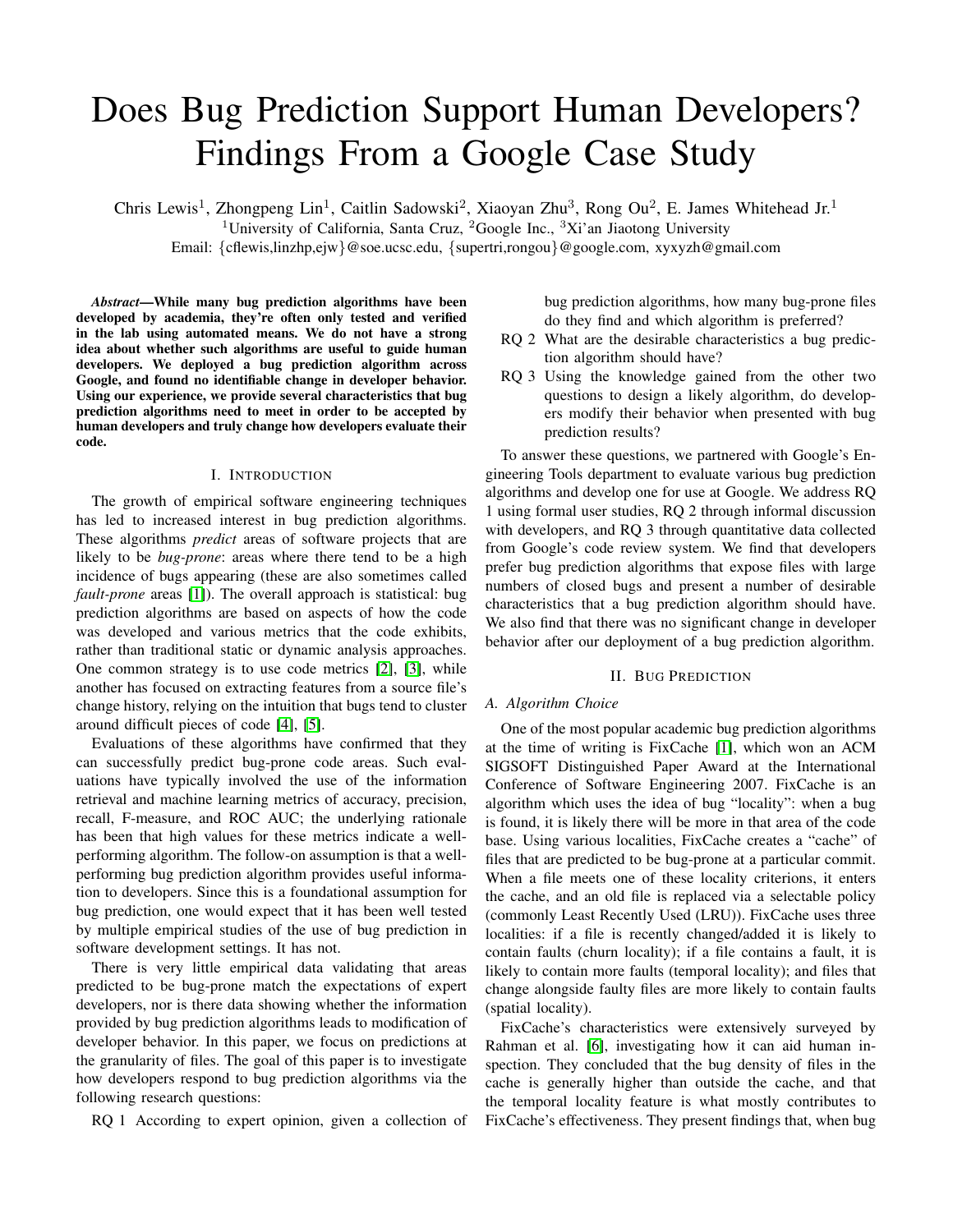prediction is used to support human inspection (such as code review), using the number of closed bugs to rank files from most bug-prone to least bug-prone works almost as well as FixCache. We call this the Rahman algorithm.

We decided that the FixCache and Rahman algorithms were ideal for our study. FixCache, as well as performing well in the lab, has been used with success in industry at Ericsson [\[7\]](#page-9-6), [\[8\]](#page-9-7). The simplicity of the Rahman algorithm provides an excellent counterpoint to the more-complex FixCache, and so these two algorithms complement each other well. FixCache can be run with various parameters, which were evaluated in the original paper [\[1\]](#page-9-0) to find optimal settings, but we found that the cache size metric would not be usable in its current form.

#### *B. FixCache Cache Size*

FixCache is found to work best when the cache size is set to store about 10% of the files in the code base. However, after consultation with Google engineers, this number was deemed too large for most Google projects. Mid-size projects can run into order thousands of source files, meaning hundreds of files will be flagged by FixCache as bug-prone. This load is too high for developers to properly process, and would lead to the majority of files being worked on at any given time being flagged. Such exposure to the flag will lessen its impact, and we believed developers would quickly learn to ignore it. To combat this, we settled on showing just the top 20 files.

Showing the top 20 files is less trivial than it sounds. FixCache has a binary understanding of bug-propensity: either files are bug-prone or they are not. There is no weighting of severity; once files are in the cache, they are not easily reordered to rank the most bug-prone. We identified two possible solutions:

1) Reduce the cache size: The first option is to reduce the cache size to only store 20 files. With such a small cache size, it is conceivable that the number of files created in a day could fill it entirely with new files. Another issue with making the cache so small is that the cache hit rate decreases dramatically, as it is highly likely that a file will not be in the cache. This is not in and of itself negative, as hit rate, as a metric, is not perfect, but this has been the primary method of evaluation of FixCache in previous literature and could indicate that this solution is destined to perform poorly.

Reducing the cache size biases the results towards newer files, as older files are pushed out of the cache.

2) Order the cache by some metric: The second option is to keep the cache size at 10%, and then order the cache by a reasonable metric to ascertain bug-propensity severity. The chosen metric for this task was the *duration*, which is the measure of how many total commits the file has been in the cache for. Files that leave the cache and then re-enter it do not have their durations reset, but continue where they left off.

Ordering the cache biases the results towards older files, as they have more time to increase their duration.

<span id="page-1-0"></span>

| Project | Language | Source Lines of Code | Files | Interviewees |
|---------|----------|----------------------|-------|--------------|
|         | Java     | 600 000              | 7000  |              |
|         |          | 000 000              | 4000  |              |

TABLE I: Characteristics of the investigated projects. The Source Lines of Code (SLOC) were counted using the sloccount tool, which ignores comments and blank lines. Both SLOC and Files have been rounded to one significant figure.

Both options match two possible intuitions for which areas of a code base are more bug-prone: reducing the cache size highlights areas of immaturity, whereas ordering the cache highlights areas which have dogged the project for a long period of time. As neither presented a strong case over the other, we chose to use both in our studies.

# III. USER STUDIES

## *A. Overview*

To evaluate RQ 1, we decided to perform user studies, in order to utilize developer knowledge in finding out whether files flagged as bug-prone by an algorithm match developer intuition. Developers, those who work on a project daily, are the authoritative source on a code base. While it is possible to produce and use metrics such as bug density, we felt that going directly to developers would help us gain a holistic view of the code base that can sometimes be missing from data mining.

To do this, we pitted the three algorithms – FixCache with a cache set to 20 (which we will refer to as Cache-20), FixCache with its output ranked by duration (Duration Cache) and Rahman – against each other. We performed developer studies with two anonymous Google projects, which we'll refer to as Project A and Project B. The characteristics of the projects can be seen in [Table I.](#page-1-0) Each project has run for a number of years, and these two were chosen based on their differing sizes and language.

In order to track which files are involved in bug fixes, each algorithm requires knowledge of closed bugs to be extracted from bug tracking software. To do this, we extracted data from Google's internal bug tracker. However, Google does not mandate use of its internal tracker, and teams may use any means of bug tracking that they wish. This means projects that were not using the tracker would not be visible to these algorithms. Further, there is evidence that bug trackers are biased, and Google's is likely no different [\[9\]](#page-9-8). There was no other discoverable means of finding this data, so we had to rely on this source.

The bug tracker allows developers to classify tickets as bugs, feature requests, or a number of other classifications. We only used tickets which were classified as a bug.

### *B. Methodology*

*1) Interviews:* We selected two projects, A and B, and set out about recruiting interviewees from each of these projects. Projects A and B were chosen to provide a spread of variables: A is in Java, B is in C++. A has fewer source lines than B, but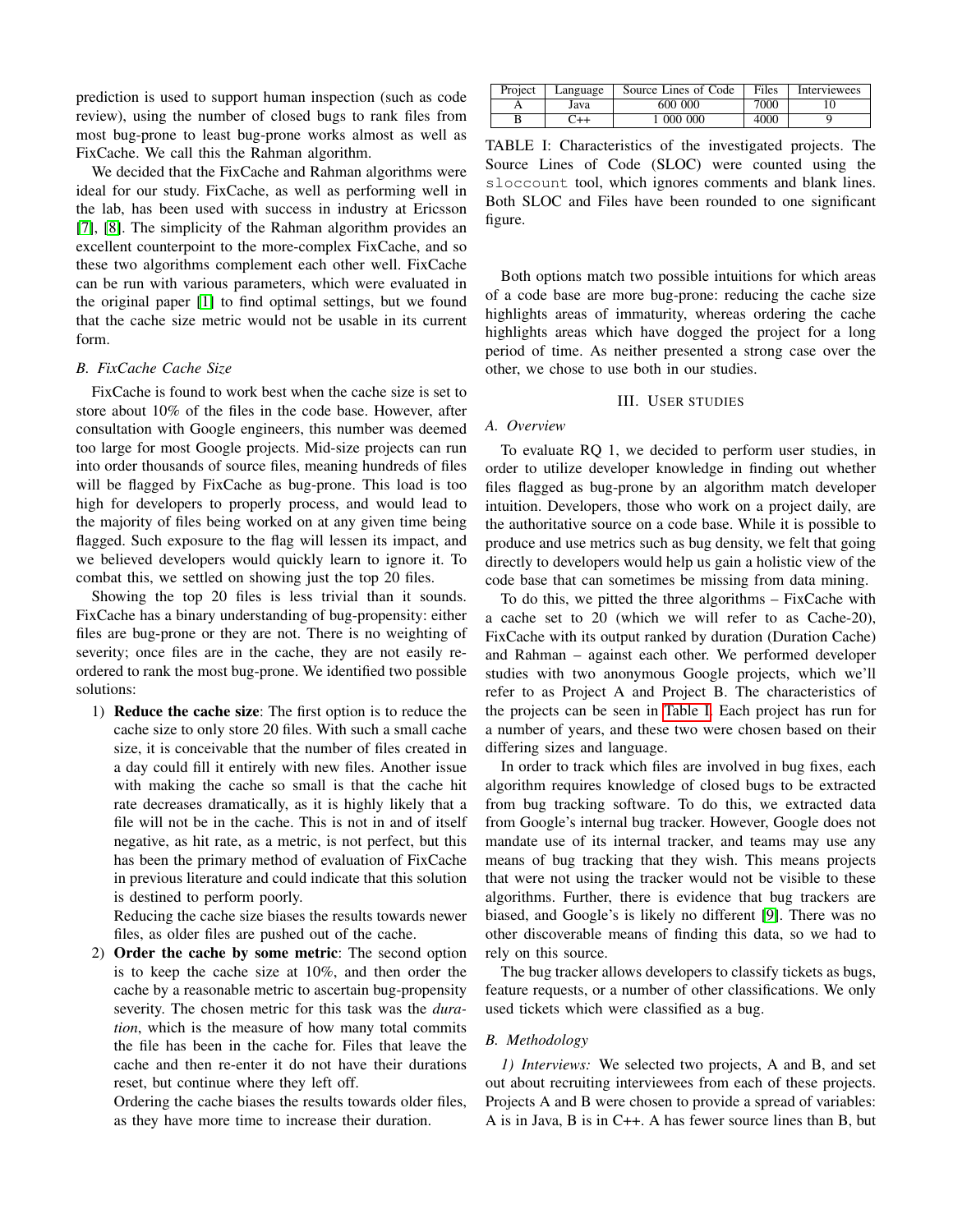more files overall. Both projects are relatively mature. Maturity meant that we had a greater amount of source history to feed each algorithm.

Interviewees were recruited by emailing project leads or those interested in code health, who were then responsible for disseminating news of the study to the other developers on their project. Volunteers would contact us to say they were willing to perform in the study. We recruited 19 interviewees with varied experience levels, ranging from between one to six years of experience on the projects studied.

Each interviewee was met in private, and then shown three lists of twenty files from the project that he or she worked on, each list generated by one of the different algorithms. Each interviewee for a particular project saw the same lists, but the lists were shuffled and handed out during the interview, and the study was performed double-blind: neither the interviewee nor the interviewer knew which list was which. Interviewees were told that the lists were generated by bug prediction algorithms with varying parameters, but were given no further details. Each interview took around 30 minutes, and interviewees were instructed to not discuss the experiment with others.

During the interviews, interviewees were asked to mark each file as either a file that they did consider to be bug-prone, that they *didn't* consider to be bug-prone, that they had no strong feeling either way about (which we will refer to as ambivalence), or that they didn't have enough experience with to make a choice (which we will refer to as unknown).

Interviewees were told that "bug-prone" means that the file may or may not have bugs now, but that it has a certain set of characteristics or history that indicates that the file has a tendency to contain faults. We very specifically avoided using a term that indicated the file had bugs currently, like "buggy", as we felt many developers may feel unable to answer this question if they do not have a very strong current understanding of the file.

As the lists were not exclusive (a file could appear in different lists), interviewees were instructed to ensure they gave consistent answers across lists, although interviewees were allowed to pick whichever method of ensuring this they felt most comfortable with. Most chose to do this by filling out the first list, and then checking the other lists for duplicates. Others would mark a file and then immediately look to see if it appeared elsewhere.

Finally, each interviewee was asked to rank the entire lists themselves, from the list they think most accurately reports the bug-prone areas of the code, to the list that is the least accurate. As there were three lists, this created three classifications that a list could have: most bug-prone, middle bug-prone, and least bug-prone. Interviewees were instructed that they did not have to take into account how they had marked the files on each list, and were informed that they should look at the list holistically. For example, a file that a developer strongly feels should be included may be more important than three or four files that were marked bug-prone, but were less problematic in practice. An example result would be that the developer marked Duration Cache as the file list that is most bug-prone,

Cache-20 in the middle, and Rahman as the least bug-prone list.

*2) Common questions:* Interviewees raised two common questions:

- 1) "What is a bug?": The most common question asked by interviewees was what "bug" actually meant, with a significant minority requesting guidance on this issue. The interviewer responded "I want you to define the term for yourself." Self-definition more specifically reflects the operation of the bug prediction algorithms we chose: they do not give reasoning behind what a bug is or isn't, instead using closed bug tickets as a way of inducing that a bug was present in the code beforehand. Some felt that certain classes of files, such as templates or configuration files, could not even contain bugs by their own definition (although [\[10\]](#page-9-9), a well-regarded taxonomy of bugs, does include a classification for "configuration faults").
- 2) "Can I mark files I don't work on?": The second most common question asked by interviewees was whether they could mark files based on feelings alone, even if they had not worked on (or even seen) the given file. Many of these interviewees indicated that they had gathered from colleagues that a certain set of files was particularly difficult to work with. As previously mentioned, some classes of files were deemed unable to contain bugs at all, and some interviewees felt they were able to confidently mark not bug-prone on these files. When asked if a file can be marked without direct interaction, the interviewer responded that the interviewee should mark a file however he/she felt comfortable to do so. For the most part, the interviewee would then continue to mark the file as bug-prone or not bugprone, rather than leave it as an unknown. This led us to theorize that many developers on a large code base gain opinions of it via developer folklore and gut instinct rather than direct interaction, and that they feel confident that these opinions are valid.

*3) Classification of responses:* We aimed to specifically analyze the bug-prone and not bug-prone responses. Ambivalence is treated as a non-answer: the interviewee could have marked bug-prone or not bug-prone, so it is essentially a split decision between both. We chose not to factor this answer into our results. We use the unknown classification to differentiate between knowledge of the file but no answer (ambivalence), and having no knowledge of the file at all (unknown). File classification was performed as follows:

- 1) For a bug-prone classification, at least 3 respondents must have indicated the file is bug-prone, and the bugprone responses must be at least double that of the not bug-prone responses (e.g. if 4 respondents mark a file as bug-prone, at most 2 respondents can answer not bugprone).
- 2) For a not bug-prone classification, the same method as bug-prone is used in reverse.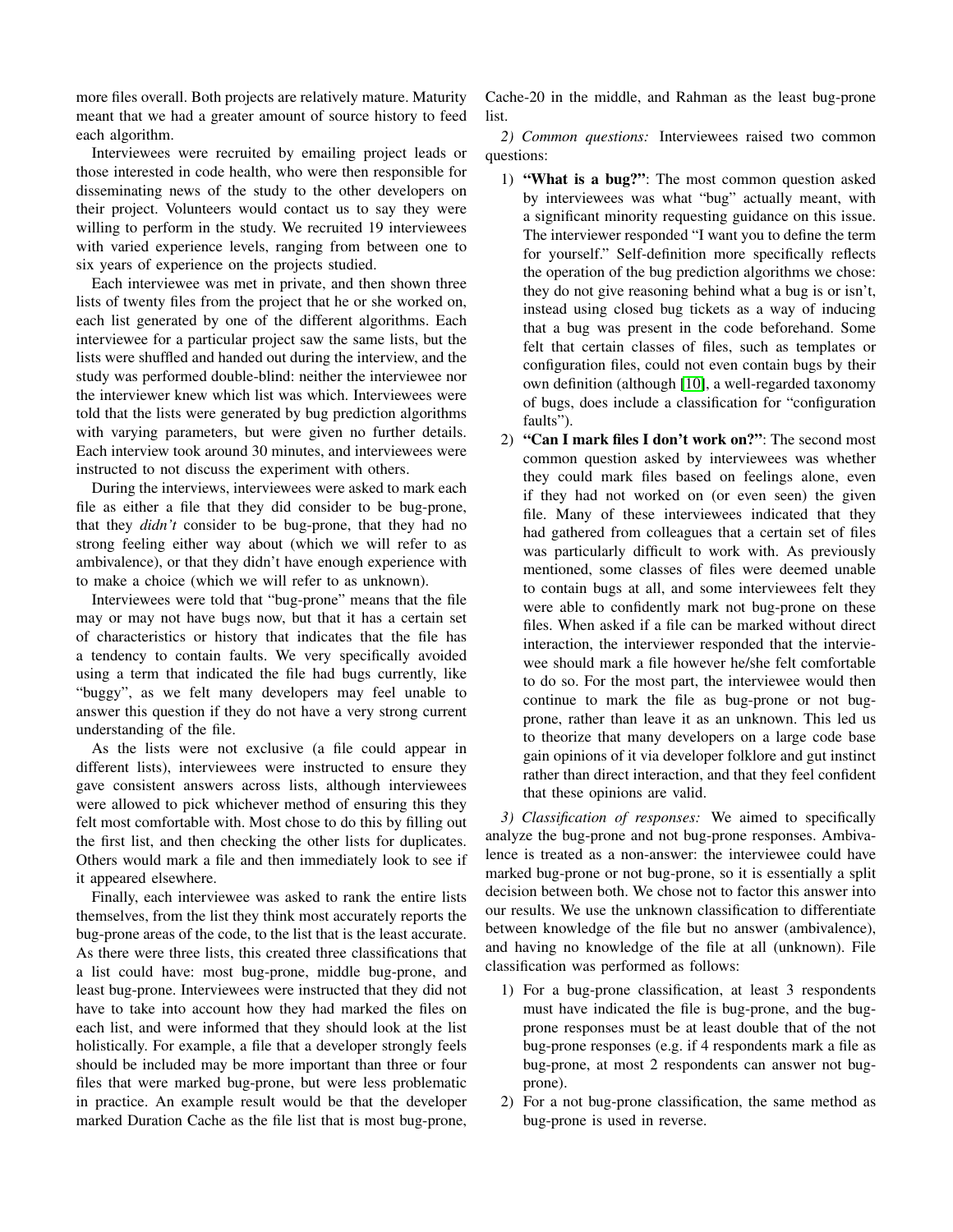- 3) If the file is neither classified bug-prone nor not bugprone, and if at least 5 respondents indicated they did not know the file, the file is classified as unknown.
- 4) Otherwise, the file is marked as being disagreed upon.

While this represents only one of a multitude of classification possibilities, we found this most accurately represented our instinctual interpretation of the raw survey data. A simpler classifier, such as majority wins, will select more files as unknown as few developers have a strong understanding across the entire code base. This would nullify signals given by the developers that are actually experienced enough with the files to give a bug-prone or not bug-prone answer.

# *C. Results*

*1) List quality:* [Figure 1](#page-4-0) display the results of each file classified in Projects A and B.

*2) Preferred list:* The preferred lists in [Figure 2](#page-4-1) show how developers ranked each list against each other, from most bugprone to least bug-prone.

*3) Notes on Project A:* Interviewee comments from Project A indicated that one possible reason for the Duration Cache list unknown responses is because a number of files in the list that were old enough that most team members had never worked on them. However, developers did comment that they were aware of the files' existence, they just did not need to work with them.

Two of the files marked as not bug-prone in the Rahman list (one of which appeared in the Cache-20 list) were files containing constants. These files would need to be changed alongside various feature releases, so would be included in bug-fixing changes, causing them to be flagged. The developers we interviewed felt that these files could not be buggy by definition, and marked them not bug-prone. For example, one constants file resulted in a report of 1 developer marking it bug-prone, 7 marking it not bug-prone, and 2 having no feeling either way.

Four of the files in the Cache-20 list did not garner a single response about whether the file was or was not bug-prone, only recording a small number of ambivalent responses (1–2), with the rest being given an unknown response. This caused one developer to comment that the Cache-20 list "looked random." Two of these files were pinpointed as prototype code. When developers create small prototypes to perform experiments, they are encouraged to commit these prototypes to source control, so that any useful ideas generated are not lost. However, our algorithms had no means of identifying and filtering these files, so they were pulled into the cache.

When participants discussed the different Project A lists, they would mention that the Rahman algorithm seemed to be pulling out older files, to which developers assigned terms such as "monolithic", "has many dependents" and "hard to maintain".

Project A had one file that appeared in two lists, and one file that appeared in all three lists.

*4) Notes on Project B:* Project B responses were largely similar to those of Project A, and Project B interviewees commented on the age of the files in the Rahman list just as Project A developers did: "these are old files that have gained a lot of cruft", "lots of people have changed these over the years", "we have to work carefully with these because of their dependents".

Again, as with Project A, neither FixCache list seemed to perform much better than the other, but they both shared a large number of unknown responses. The unknown files in the Duration Cache may have been marked as such for the same reason that Project A identified: the files were so old that developers simply didn't work with them anymore: "[The Duration Cache is] a list of old files that represents [Project A] five years ago that is not relevant to today" and "it's like [the Rahman list], just doing a worse job".

It is worth noting that we did not identify any prototype code in any list for Project B.

Project B had more files that appeared in more than one list than Project A. Eight files appeared in two lists, and three files appeared in all three lists.

*5) Interpretation:* The Rahman algorithm performed significantly better than the FixCache algorithms at identifying bugprone files. Both the Duration Cache and Cache-20 lists mostly contained unknown files. Only the Rahman algorithm resulted in a list where interviewees both knew the files on the list, and felt those files to be bug-prone. This result does not necessarily mean that the files identified in the Duration Cache and Cache-20 lists are not bug-prone, but that developers did not have enough experience with those files to make any comment.

The overall rankings show that most interviewees preferred the Rahman algorithm. This is unsurprising given the quality of the results we saw in its ability to match developer intuition at predicting bug-prone files. Comments from interviewees did not provide any clear insight into why the Duration Cache list was the middle preference in Project A, and why the Cache-20 list was the middle preference in Project B.

## IV. DESIRABLE ALGORITHM CHARACTERISTICS

# *A. Overview*

In addition to our formal user study, we had informal discussions with many developers about what they would like to see from a bug prediction algorithm, to answer RQ 2. These discussions were typical "watercooler" conversations that arose naturally in places such as on mailing lists, an internal Google+ deployment, in corridors, at lunch and on the bus. While these conversations were not formalized or coded, they are typical of the Google working environment and represent a common means of ascertaining developer feedback. Using input from these discussions, we identified three main algorithm characteristics that a bug prediction algorithm should have in order to be useful when aiding developers during code review. These three algorithm characteristics were mentioned in a majority of developer discussions, and are supported by prior research on static analysis adoption and error messages.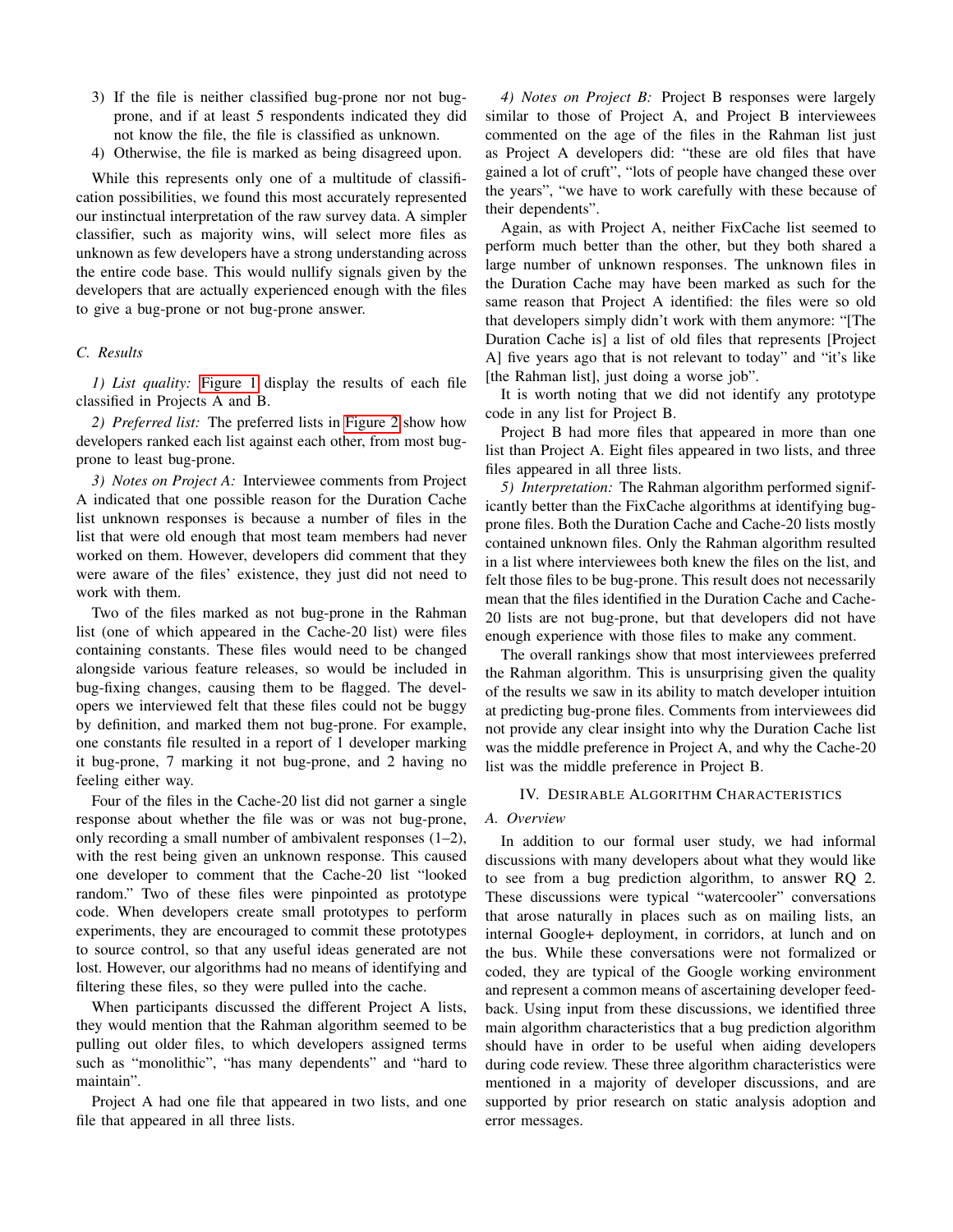<span id="page-4-0"></span>



(b) Project B

Fig. 1: Charts showing the number of files of a certain classification from Project A and Project B. Files can be classified as bug-prone or not, as a disagreement between whether the file was or was not bug-prone, or the file was not known to interviewees. A higher bug-prone rating, and lower not bug-prone or disagreement ratings, is better.

<span id="page-4-1"></span>

Fig. 2: Charts showing the rankings of the lists from participants in Project A and Project B. Each bar shows the number of times the list was given a certain rank, so in Project A, one developer chose the Duration Cache as the most bug-prone, two developers chose it as the middle, and six developers chose it as the least bug-prone list. A higher most bug-prone rating and a lower least bug-prone rating is better.

We also identified two required algorithm scaling characteristics from our experiences deploying bug prediction at Google. To our knowledge, there have been no articles on bug prediction enumerating these five characteristics, although they are essential to ensure developer adoption.

#### *B. Algorithm Characteristics*

*1) Actionable messages:* Given the information that a code area is bug-prone, it may not be clear how to improve the software. In other words, there is a potential *gulf of execution* [\[11\]](#page-9-10), [\[12\]](#page-9-11) between bug prediction results and improving software artifacts based on those results. The importance of suggesting solutions to problems or errors has also long been emphasized for usability [\[13\]](#page-9-12). Prior research has also found that the description of a fault is important in deciding whether to fix it [\[14\]](#page-9-13).

By far the most desired characteristic is that the output

from a bug prediction algorithm is actionable. Once a bugprone area has been identified, the development team should be able to take clear steps that will result in the area no longer being flagged. This matches developer intuition about how programming support tools – such as type-checkers or static analysis tools like FindBugs [\[15\]](#page-9-14) – should be integrated into a workflow. For example, FindBugs is already in use at Google, and most categories of warnings cause over 90% of users to investigate high priority warnings [\[16\]](#page-9-15).

Unfortunately, FixCache's reliance on source history means there is nothing that can be done by a team to immediately unflag a file; they must try to improve the health of the file, then wait weeks or months for it to no longer collect bug reports. This is particularly frustrating if the warning appears frequently, which is possible if a bug-prone piece of code is changed multiple times a week.

Neither Rahman nor FixCache has actionable messages,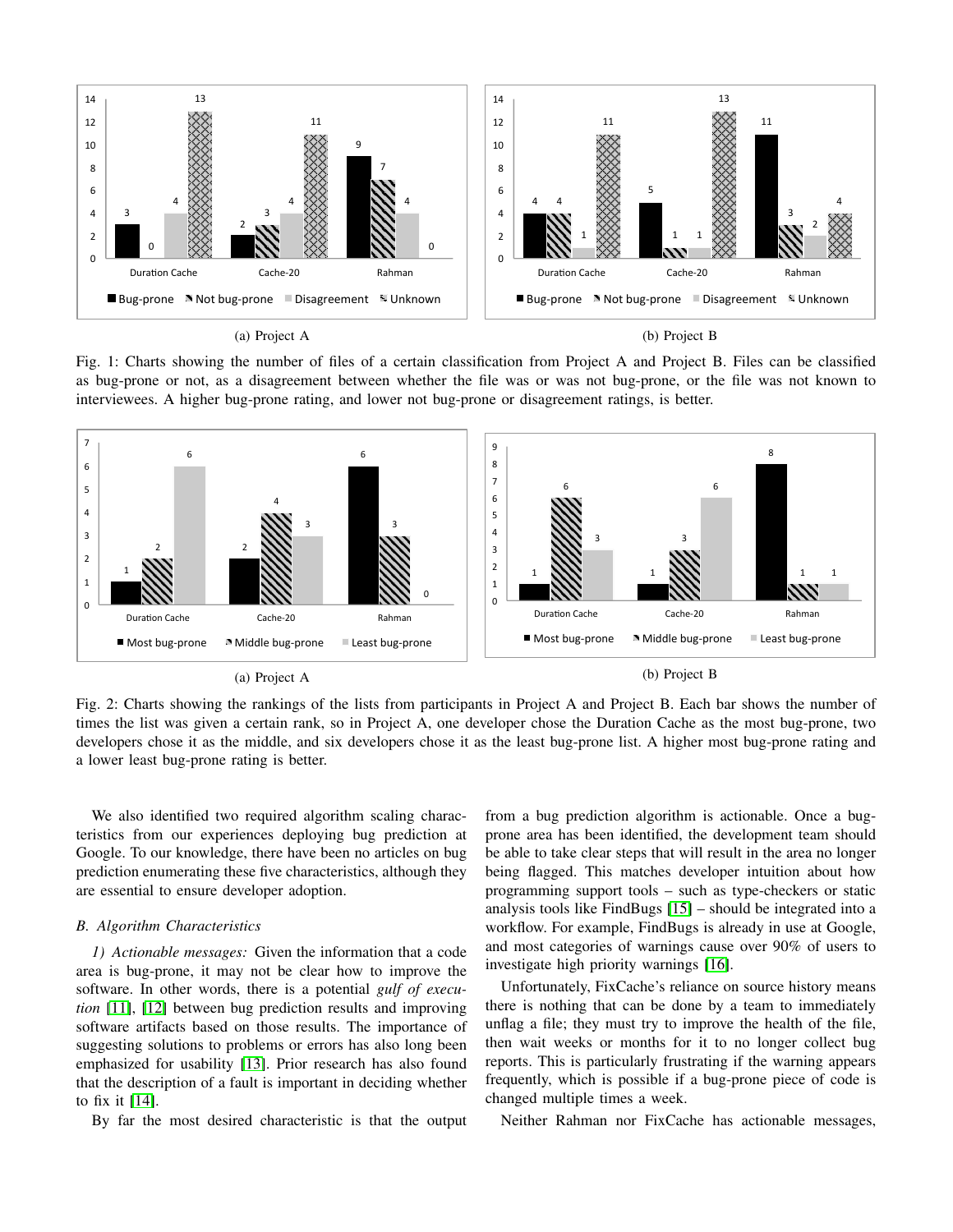but a related problem is that both will *always* flag a certain percentage of files, so the code can never be given a clean bill of health. This means that these algorithms never provide developers with any reward, just a revolving door of problems, which is likely very disheartening.

*2) Obvious reasoning:* When an area is flagged as bugprone, there must be a strong, visible and obvious reason why the flagging took place, allaying any fear that the flag is a false positive that will only waste developer time. If a developer is convinced that a tool outputs false positives, he or she will ignore it from that point on. The burden of proof is always on the tool to precisely elucidate *why* it has come to the conclusion it has. This largely goes hand-in-hand with actionable messages: a message is only actionable if there is a clear and obvious reason why the message appeared at all. Prior research also has emphasized that programmers must develop trust for analysis tools [\[14\]](#page-9-13), [\[17\]](#page-9-16).

Rahman's reasoning is clear and obvious; any developer can quickly believe (and verify) the number of closed bugs on any given file. In contract, FixCache does not easily offer its reasoning; it is often opaque as to why FixCache has pulled in a file, even with a strong understanding of the algorithm and the input it has been given. Inspecting log messages will eventually allow a human to build a mental model of what happened, and presumably this indicates that a tool could be written to explain why a file was in the cache, but such a tool does not currently exist.

Obvious reasoning does not necessarily require the developer to completely agree with the assessment, only that he or she would at least be able to understand the tool's reasoning.

*3) Bias towards the new:* Although in the user test users noted that they believe older files to be more bug-prone, a number of developers mentioned that they aren't actually worried about the files they know have technical debt. Instead, developers were more concerned about files that are currently causing problems (which may or may not include those older files). If an algorithm doesn't have actionable messages, it should probably bias itself towards newer issues, rather than taking into account older ones (which could be a number of years old, and not indicative of the current state of the code). Prior research has identified the importance of this characteristic when using static analysis to find bugs [\[18\]](#page-9-17). FixCache's Least Recently Used replacement policy creates a bias towards the new, and it is a helpful coincidence that this replacement policy was also found to be the most optimal replacement policy in the original work.

## *C. Scaling*

As a pre-requisite for deploying a bug prediction algorithm at Google, we had to ensure that the bug prediction algorithm would scale to Google-level infrastructure. We ran into two scaling issues which blocked deployment of FixCache.

*1) Parallelizable:* The modern architectures of large technology companies like Google, Yahoo or Amazon, now revolve around parallelized computations on large computer clusters. Ideally, we want response from a bug prediction algorithm to happen as quickly as possible. In order to meet such a goal with the large source repositories that these large companies have, the algorithm must also be able to be run in a parallelized fashion; a single CPU and data store is too slow to process an entire repository efficiently.

Rahman is easily parallelized and could run on the entire code base quickly. FixCache is less amenable to parallelization as it is not clear how one could reconcile each FixCache worker's individual cache into a single cache on the reduction step. If one was interested in just a per-project output, Fix-Cache does run quite quickly on this smaller set of data, so multiple FixCache workers could run on separate CPU cores and complete within a number of hours.

*2) Effectiveness scaling:* As mentioned previously, Fix-Cache's assumption of 10% of files is not feasible for human consumption in almost all cases. In a modest 2000 file project, 200 files will be flagged. Worse, it is likely that figure is the superset of all files being actively worked on in the project, as they are the ones that are currently being created and changed. FixCache likely flags too much in this case, and almost every file a developer submits for review will have the FixCache warning attached, decreasing its impact dramatically. However, FixCache doesn't perform as well (at least, with the currently agreed upon metrics by peer review) when the cache size is reduced. Any good bug prediction algorithm for humans must be effective whether it is to flag one file or one hundred.

In contrast, Rahman can scale to any effectiveness level and still operate similarly.

## V. TIME-WEIGHTED RISK ALGORITHM

#### *A. Description*

Given what we learnt from our derived desirable characteristics, we set about modifying the Rahman algorithm to achieve our goals. Rahman already embodies the obvious reasoning, parallelizable and effectiveness scaling traits. We modified it to bias towards the new, resulting in a new algorithm for scoring the bug-propensity of files, which we call Time-Weighted Risk (TWR). It is defined as follows:

$$
\sum_{i=0}^{n} \frac{1}{1 + e^{-12t_i + \omega}}
$$
 (1)

Where i is a bug-fixing commit, n is the number of bugfixing commits, and  $t_i$  is the normalized time of the current bug-fixing commit.  $t_i$  runs between 0 and 1, with 0 being the earliest commit, and 1 being the last submitted commit (in practice, this value is just the time when the script is run, as something is committed to the Google code base every day).  $\omega$  defines how strong the decay should be (it shifts the scoring curve along the x-axis).

This equation sums up all the bug-fixing commits of a file, weighting the commits based on how old they are, with older commits tending to zero. Note that TWR only iterates through bug-fixing commits: commits that do not have any bug-fixes are scored zero, and so are not considered. Mathematically, this has no distinction, but computationally being able to quickly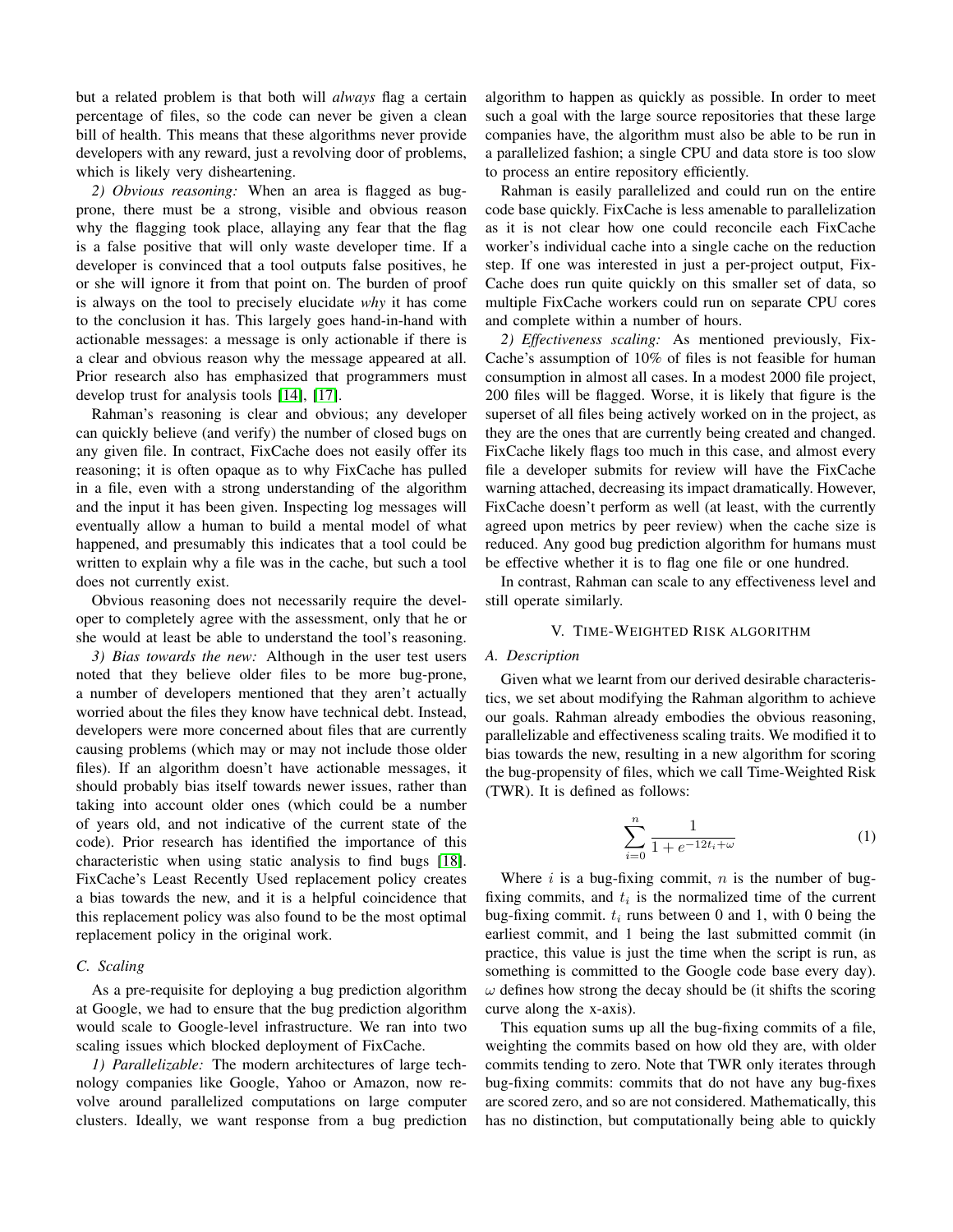filter these inconsequential commits lowers memory usage and improves runtime. The weighting function is a modified logistic curve, where the x-axis is the normalized time, and the y-axis is the score. The score is not normalized as it is designed to only be used as a comparator between commits.

Of note is that the score for a file changes every day, as the time normalization will alter the weighting of a commit. This is by design, as older files that go unchanged should begin to decay.

We experimented with various x-axis placements of the curve, but found that a very strong decay seemed to be of most use, based on our domain knowledge of Projects A and B. Currently, the strength of decay in the algorithm, represented by  $\omega$ , is hard-coded to 12. Ideally, this shifting should be dynamically calculated over time to keep the decay window about the same; as time goes on, the window expands. At the time of writing, the window counts commits for about 6 to 8 months before they start to become inconsequential. This levels the field between old files and new files, which are scored based on their most recent issues, rather than taking into account problems in the past that may have been fixed. The value of  $\omega$  is deployment-dependent, and will vary depending on what decay window makes intuitive sense for the given environment. 12 happened to be the value that worked for our purposes at Google.

#### *B. Step-by-step example*

To illustrate how TWR works in practice, consider an imaginary file. The first commit places the file in a brand-new repository, so this is the earliest commit for the normalization calculation. The example will use three differences from a practical deployment to make things clearer. Each commit added will move time forward one unit. In reality, commits are very unlikely to be equally spaced. Also recall that the algorithm TWR only iterates through bug-fixing commits, as commits that don't add any bug-fixes are scored 0 and not worth considering. Normal commits will be included here to better illustrate how the TWR calculation changes over time. Finally,  $\omega$  will be set to 6, as the 12 used in the Google deployment decays TWR too rapidly.

Commit 1 Bug-fixing? No TWR 0.00

The developer finds a mistake, and makes a second commit that fixes the first one.

Commit 2 Bug-fixing? Yes TWR 1.00

At this point, Commit 2's normalized time,  $t_i$ , is 1.00, and the initial commit's  $t_i$  is 0.00. TWR calculates to 1.00 (at three significant figures; at a greater level of accuracy we would see that a positive value of  $\omega$  causes a slight amount of decay even to new bug-fixing changes). Everything is now fine with the file, and the developer makes another change without issue.

Commit 3

Bug-fixing? No

TWR 0.500 (Commit 2 with  $t_i = 1/2$ )

The value of TWR is now recalculated. The bug-fixing commit in Commit 2 is weighted to the normalized time. As there are three commits, Commit 1's time remains 0.00, but now Commit 2 normalizes to a  $t_i$  of 0.50, and Commit 3's time is 1.00. With this smaller normalized time, the bugfixing commit has decayed to be worth much less, and TWR calculates to 0.50. The developer adds another non-bug-fixing commit.

Commit 4 Bug-fixing? No

TWR 0.119 (Commit 2 with  $t_i = 1/3$ )

Commits 4 to 9 are also non-bug-fixing. Commit 10 is the next bug-fixing change.

| Commit        |                                            |
|---------------|--------------------------------------------|
| $Big-fixing?$ | Yes                                        |
| TWR           | 1.00 (Commit 10 with $t_i = 1$ ) + 0.00932 |
|               | (Commit 2 with $t_i = 1/9$ ) = 1.00932     |

Note how the decay function causes Commit 2 to be almost inconsequential in the calculation of TWR at Commit 10. This is intentional. New commits are given much stronger favor over old commits. In this example, even with the reduced value for  $\omega$ , the decay appears to be very fast. As mentioned previously, in our deployment, the decay window was about 6 to 8 months, so commits don't tail off as quickly as one might infer here.

#### VI. BUG PREDICTION DEPLOYMENT

# *A. Overview*

Having settled on TWR, we set out to find a suitable place in the developer workflow for the results to be displayed, where we could reasonably expect to adjust developer behavior and encourage developers to show more attention to files which are flagged as bug-prone. Embedding the results in an IDE proved impractical, as Google does not centrally mandate any particular development environment, so a number of plugins would need to be developed. However, all developers that commit to Google's main source repository must have their code peer-reviewed, and the majority of reviews are performed through Google's code review software, Mondrian.

When a developer wishes to commit code, she must first submit that code for review, and nominate reviewers to perform the review. Those reviewers should be knowledgeable about the code that is being changed, and will be able to spot any bugs that may have evaded the original developer. Comments can be added at each line by reviewers and the submitter, leading to brief conversations about bugs, possible refactorings or missing unit tests. The submitter can then submit new code with the requested changes. This cycle can happen any number of times. Once the review team is happy, the submission is marked "Looks Good To Me" and is committed to the source repository.

To help aid reviewers, Mondrian offers a report of which unit tests passed and failed, and runs a lint checker to help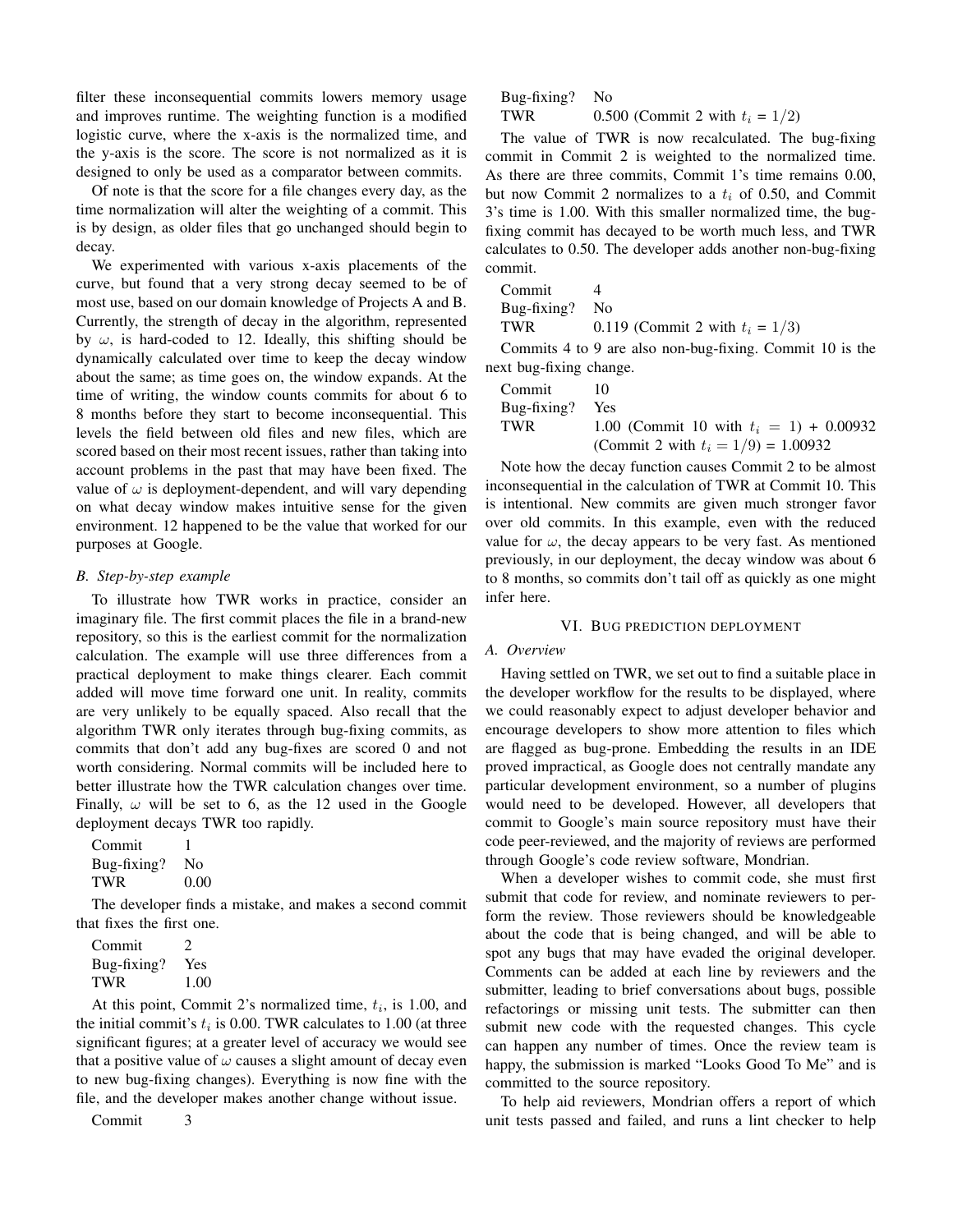ensure that code meets the company standard. The lint checker runs as a process which attaches comments line by line, using the same mechanism that human reviewers do. The various lint warning levels are attached to the comments, and reviewers can change the warning levels to show or hide the comments.

As most developers use Mondrian, and are already used to seeing code health being reported in the interface, we decided that the best insertion point for bug prediction results would be to attach a comment to line 1 of any file that was flagged as bug-prone. The exact message used was "This file has been flagged as bug-prone by [TWR], based on the number of changelists it has been in with a 'bug' attached. For this warning, 'Please Fix' means 'Please review carefully'." The substituted word is the project codename that we call TWR here. Changelists refers to Perforce changelists, which are commits in other source-code vocabularies. "Please Fix" is a reference to a shortcut that Mondrian offers on lint warnings to allow reviewers to indicate to others that the lint warning should be dealt with. As "Please Fix" was hard-coded into Mondrian as a possible response to lint warnings, we needed to show that the link had a different meaning in this case.

TWR was run as a nightly job across the entire code base, and was set to flag the top 0.5% of the Google code base. Note that TWR was not run at a project level, but using Google's entire source history. This decision was made in order to flag only what TWR considers the very worst files at the company, which we hoped would filter false positives from the list. This meant that some projects had more files flagged than others. Running the algorithm across the entire code base did not affect the output at a UI level: a code reviewer would see a file was flagged in Mondrian, but was not told where it was ranked. Only those who have experience with the portion of the code base in question should be used as code reviewers, so the flag was expected to be meaningful to those who were presented with it.

## *B. Methodology*

To evaluate RQ 3, we deployed our solution in September 2011. Bug-prone files began to have comments attached in Mondrian, and all developers could see it during code review. After four weeks, the comments were given the same priority as a high-level lint warning: developers could see it if warnings were enabled, but otherwise the comment was not visible. This was largely done to bring the project into a consistent state with other warnings, but reduced visibility of our comments.

Three months later, we investigated whether there was any quantitative change in developer behavior. Three months should have been a sufficient time for developers to have either taken to the tool, or chosen to ignore it. We were looking for measurable means to identify whether flagging a file resulted in greater developer engagement with the review; something that indicates they are thinking about a review more deeply than they otherwise would have. We identified two metrics for study:

1) The average time a review containing a bug-prone file takes from submission to approval.

2) The average number of comments on a review that contains a bug-prone file.

To measure this, we generated a list of all the files that had been flagged as bug-prone at any point since launch. We then took reviews from three months either side of the launch date that included these files. We analyzed the time a code review took from submission to approval and the number of comments that the code review gained.

### *C. Results*

*1) Developer behavior:* We first looked at how the overall mean averages changed before and after launch, as displayed in [Table II.](#page-8-0) For this test, outliers that were lower than the 5th percentile and higher than the 95th percentile of each data set were filtered to prevent extreme outliers from skewing the results.

We then looked at whether the means for each individual file increased or decreased, as displayed in [Table III.](#page-8-1)

Student's t-tests show that neither change was significant, supporting a null hypothesis that the bug prediction deployment had no effect on developers.

*2) Developer Feedback:* Initial developer feedback was mixed, but leaning towards the negative. We monitored feature requests sent directly to us as bug tickets, and also internal mailing lists where the project had been mentioned. Common complaints included:

- No opt-out function
- Confusion from both submitters and reviewers about how to "fix" the file before the submission would be approved (as the algorithm is non-actionable, there was no means to do this)
- Technical debt files would be flagged again and again, with developers feeling they were in no position to make any positive change
- Auto-generated files were not filtered, and would often be changed, so would end up attached to bug-fixing changes and get flagged
- Teams that were using Google's bug tracking software felt unfairly flagged versus teams that used a different bug tracking method

There was some indication that developers may have tried to sanitize their tracked bug tickets by correctly flagging them with the bug or feature request flag (only bugs, not feature requests, are tracked by the project) but our investigation of the data did not find any significant change in the ratio of bugs versus feature requests being reported, as shown in [Figure 3.](#page-8-2) If there was any change in reporting, so that only bugs are characterized as so, we would expect the number of bugs reported to go down, and the number of feature requests to go up. As the ratio didn't change, we found no evidence that there was any significant change in behavior.

Some developers did see value in the project, and requested means to run the tool only for their own workspaces. However, by and large, qualitative feedback did not have the positive responses that we had hoped for.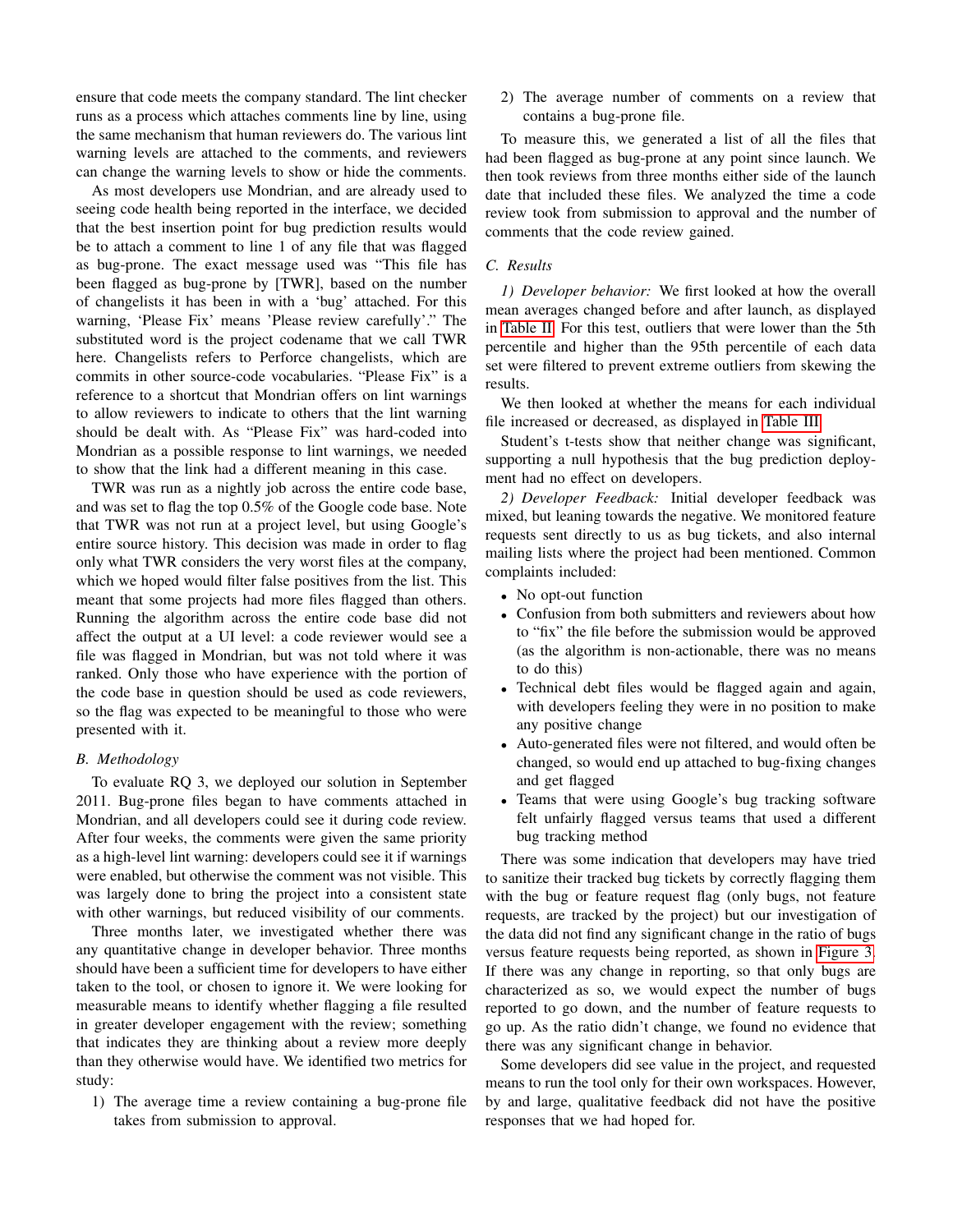| Metric                     | Before deployment | After deployment | Change  |
|----------------------------|-------------------|------------------|---------|
| Mean time to review (days) | 2.01              | 1.94             | $-0.08$ |
| Mean number of comments    | 5.97              | 6.38             | 0.41    |

<span id="page-8-1"></span><span id="page-8-0"></span>TABLE II: A table showing how the mean time to review and mean number of comments changed before and after the deployment of TWR.

| Metric                  | Increase | Decrease / No Change | Increase Improvement |
|-------------------------|----------|----------------------|----------------------|
| Mean time to review     | 464      |                      | -0.                  |
| Mean number of comments | 524      | 46                   |                      |

TABLE III: A table showing the number of files that saw an increase or decrease in their mean time to review and their number of comments since deployment of the TWR.

<span id="page-8-2"></span>

Fig. 3: A chart showing the ratio of bug tickets classified as bugs vs bug tickets classified as feature requests submitted on a given day. The project launched on September 16th, and this shows one month of data either side of that date. There was no significant change in the ratio.

*3) Interpretation:* We interpret these results not as a failure of developer-focused bug prediction as a whole, but largely as a failure of TWR. The feedback from developers was clear: unless there was an actionable means of removing the flag and "fixing" the file, developers did not find value in the bug prediction, and ignored it. In hindsight, this is not surprising, given the characteristics that developers requested during our informal discussions. We do not believe FixCache would have fared any better.

We were at least expecting to see a small, but statistically significant increase in the number of comments left on a file, as we anticipated reviewers asking questions such as "Are we sure we should be editing this file at all?" While we see a small increase in the number of comments, the increase is not significant.

# VII. THREATS TO VALIDITY

### *A. Assumption of expert primacy*

In our evaluation of FixCache and Rahman, we test how well the bug prediction matches the intuition of expert developers. We were interested in whether we could use these algorithms to help convey implicit knowledge about bug-prone files to new developers on a project. However, bug prediction may also help help identify hotspots that may have been missed by every developer, not just those new to the project.

One possible experiment design to take this into account would be to deploy each algorithm to two groups, and have a signal back from developers which indicated both the developer's initial assumption about whether the algorithm was correct or not, and then how the developer felt about the file after investigating the warning. We could then measure which algorithm performed the best after developer investigation, and also see whether the algorithm helped to shift developer views about certain files.

## *B. Deployment*

By conducting this research exclusively at Google, the results may not be generalizable to other companies with other development processes.

Within Google, we identified Mondrian as the best place for deployment, but there were limitations. Ideally, there would have been a better injection point for showing flagged files than an annotation at Line 1 on a file. One quirk of the annotations is that developers were used to only seeing them when there was some action that should be taken at that line, which likely created confusion, as TWR doesn't provide actionable messages.

One developer suggested that instead of being used for code review, bug prediction could have been used as a tool to help guide iteration planning to select cleanup work. In this way, the lack of directly actionable messages is lessened.

Other deployment methodologies were discussed after the initial launch of TWR. One possibility is for results to be part of the IDE, perhaps as part of a system like the Code Orb [\[19\]](#page-9-18). Moving the interaction with TWR to the beginning of the code change workflow, where a developer may have more leeway to modify their approach, could yield significantly different results to those presented here.

#### *C. Interviewee pool*

We surveyed 10 developers from Project A and 9 from Project B. Although we selected these two projects as examples of 'typical' Google projects, our results could be biased by any unique characteristics of these specific projects.

Another potential bias is in the interviewee pool. While this pool had a good mix of experience levels, we would have